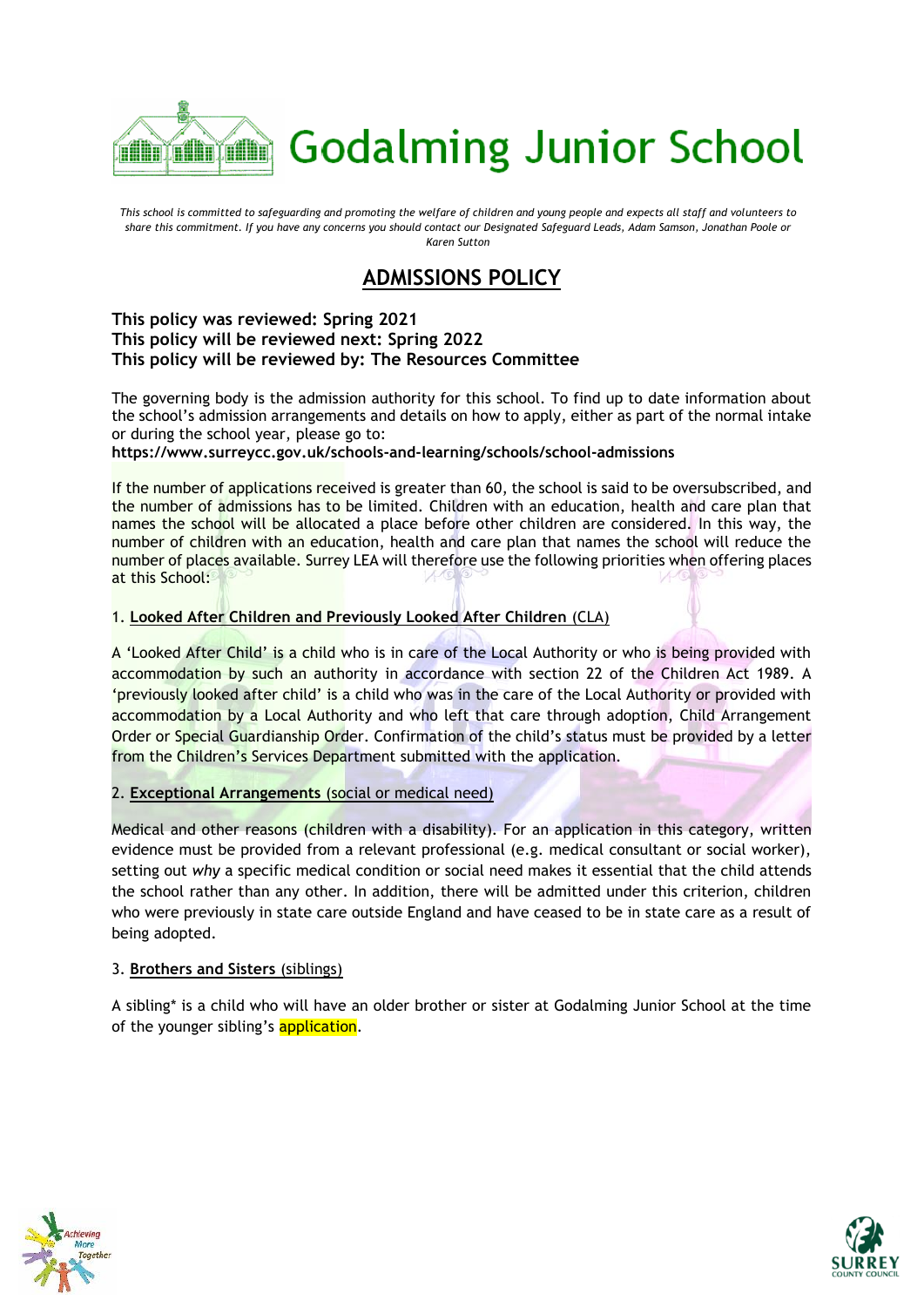# 4. **Children of Staff (**see note below)

The school will admit a child of a member of staff of the school under this criterion provided that:

- i) the member of staff (defined below) has been employed at the school for two or more years at the time at which the application for admission to the school is made **or**
- ii) the member of staff is recruited to fill a vacant post for which there is a demonstrable skill shortage

For the purposes of satisfying this criterion, a member of staff is defined as a member of the school's full time staff or a part-time member in a particular role. A panel from the Governors will determine whether the member of staff meets the requirements of this criterion.

For a child to be considered under this category, the school must receive from the relevant member of staff on or before the closing date for applications a completed and signed Supplementary Information Form verified by the Headteacher and Chair of Governors. This form can be found on the school's website or can be obtained from the school office.

5. **Children for whom the school is the nearest to their home**. The nearest school is defined as the school closest to their home address\*\* admitting pupils of the appropriate age range. The distance is measured, in a straight line, from the address point of the pupil's house, as set by Ordnance Survey, to the nearest school gate available for pupils to use. This is calculated using the Admissions and Transport Team's Geographical Information System. Surrey Admissions carry this out on the schools behalf.

# *Parents should note that if they apply for free transport different criteria apply.*

# 6. **Any other applicant**

If this school is over-subscribed within any category, the LEA will offer places according to the criterion and distance measured in a straight line from the permanent home address, as set by Ordnance Survey to the nearest official school gate for pupils to use. This is calculated using Surrey admissions team's Geographical Information System.

Where two or more children share a priority for a place, e.g. where two children live equidistant from a school, random allocation will be used to determine which child should be given priority.

In the case of an application in which the applicants are:

- multiple births (such as twins, triplets etc); and
- one of the children is awarded a place according to the Admissions Policy

It shall be a rebuttable presumption that the needs of the family and applicants will outweigh the adverse effects on the quality of education received by the other pupils at the school as a result of exceeding the Published Admission Number. Thus under these circumstances all applicants should expect to be admitted.

### 7. **In year admissions**

For any in-year admissions please see the Surrey County Council website by following this link: **<http://new.surreycc.gov.uk/schools-and-learning/schools/school-admissions/in-year-admissions>**